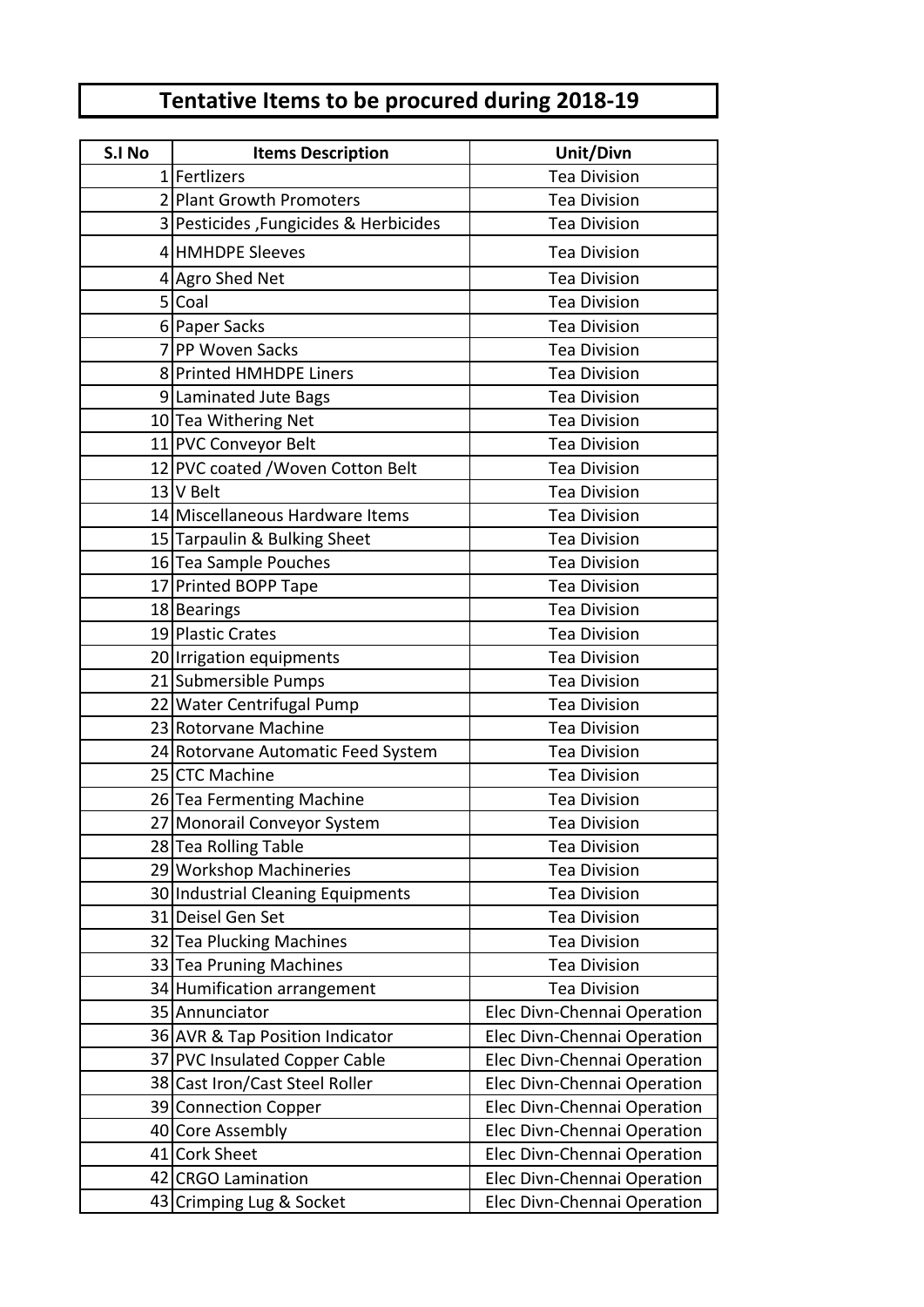| S.I No | <b>Items Description</b>                | Unit/Divn                   |
|--------|-----------------------------------------|-----------------------------|
|        | 44 Current Transformer                  | Elec Divn-Chennai Operation |
|        | 45 Densified Wood Board                 | Elec Divn-Chennai Operation |
|        | 46 Fabrication of Transformer Tank & PC | Elec Divn-Chennai Operation |
|        | 47 FRP & Al Crepe Tape                  | Elec Divn-Chennai Operation |
|        | 48 FRP / Epoxy Components               | Elec Divn-Chennai Operation |
|        | 49 Gas Oil Relay                        | Elec Divn-Chennai Operation |
|        | 50 Heat Exchanger                       | Elec Divn-Chennai Operation |
|        | 51 Insulation Kit                       | Elec Divn-Chennai Operation |
|        | 52 Machined Components                  | Elec Divn-Chennai Operation |
|        | 53 Metal Part                           | Elec Divn-Chennai Operation |
|        | 54 Magnetic Oil Level Gauge             | Elec Divn-Chennai Operation |
|        | 55 Name Plate                           | Elec Divn-Chennai Operation |
|        | 56 OL Load Tap Switch                   | Elec Divn-Chennai Operation |
|        | 57 Oil & Winding Temperature Indicator  | Elec Divn-Chennai Operation |
|        | 58 Packing Wood                         | Elec Divn-Chennai Operation |
|        | 59 Paint                                | Elec Divn-Chennai Operation |
|        | 60 Paper Insulated Copper               | Elec Divn-Chennai Operation |
|        | 61 Porcelain Bushing                    | Elec Divn-Chennai Operation |
|        | 62 Pressed Steel Radiators              | Elec Divn-Chennai Operation |
|        | 63 Pressure Relief Valve                | Elec Divn-Chennai Operation |
|        | 64 Pump                                 | Elec Divn-Chennai Operation |
|        | 65 Radiator Valve                       | Elec Divn-Chennai Operation |
|        | 66 RTCC & M Box                         | Elec Divn-Chennai Operation |
|        | 67 Silica Gel Breather                  | Elec Divn-Chennai Operation |
|        | 68 Soldering Consumables                | Elec Divn-Chennai Operation |
|        | 69 Terminal Connector                   | Elec Divn-Chennai Operation |
|        | 70 Tinned Copper Foil                   | Elec Divn-Chennai Operation |
|        | 71 Valve                                | Elec Divn-Chennai Operation |
|        | 72 Copper Conductor                     | Elec Divn-Kolkata Operation |
|        | 73 Core Lamination                      | Elec Divn-Kolkata Operation |
|        | 74 AVR Tank                             | Elec Divn-Kolkata Operation |
|        | 75 Transformer oil                      | Elec Divn-Kolkata Operation |
|        | 76 Finish transformer                   | Elec Divn-Kolkata Operation |
|        | 77 Radiator                             | Elec Divn-Kolkata Operation |
|        | 78 Sub Assembly of Transformer          | Elec Divn-Kolkata Operation |
|        | 79 Cables                               | Elec Divn-Kolkata Operation |
|        | 80 Insulation                           | Elec Divn-Kolkata Operation |
|        | 81 Copper components                    | Elec Divn-Kolkata Operation |
|        | 82 CT, PT                               | Elec Divn-Kolkata Operation |
|        | 83 Carbon Roller, TAG & TAIL Assly      | Elec Divn-Kolkata Operation |
|        | 84 Others                               | Elec Divn-Kolkata Operation |
|        | 85 AL Conductor                         | Elec Divn-Kolkata Operation |
|        | 86 Silver Contacts                      | Elec Divn-Kolkata Operation |
|        | 87 Copper Flat                          | Elec Divn-Kolkata Operation |
|        | 88 Paint                                | Elec Divn-Kolkata Operation |
|        | 89 MS Component of DT                   | Elec Divn-Kolkata Operation |
|        | 90 Tank                                 | Elec Divn-Kolkata Operation |